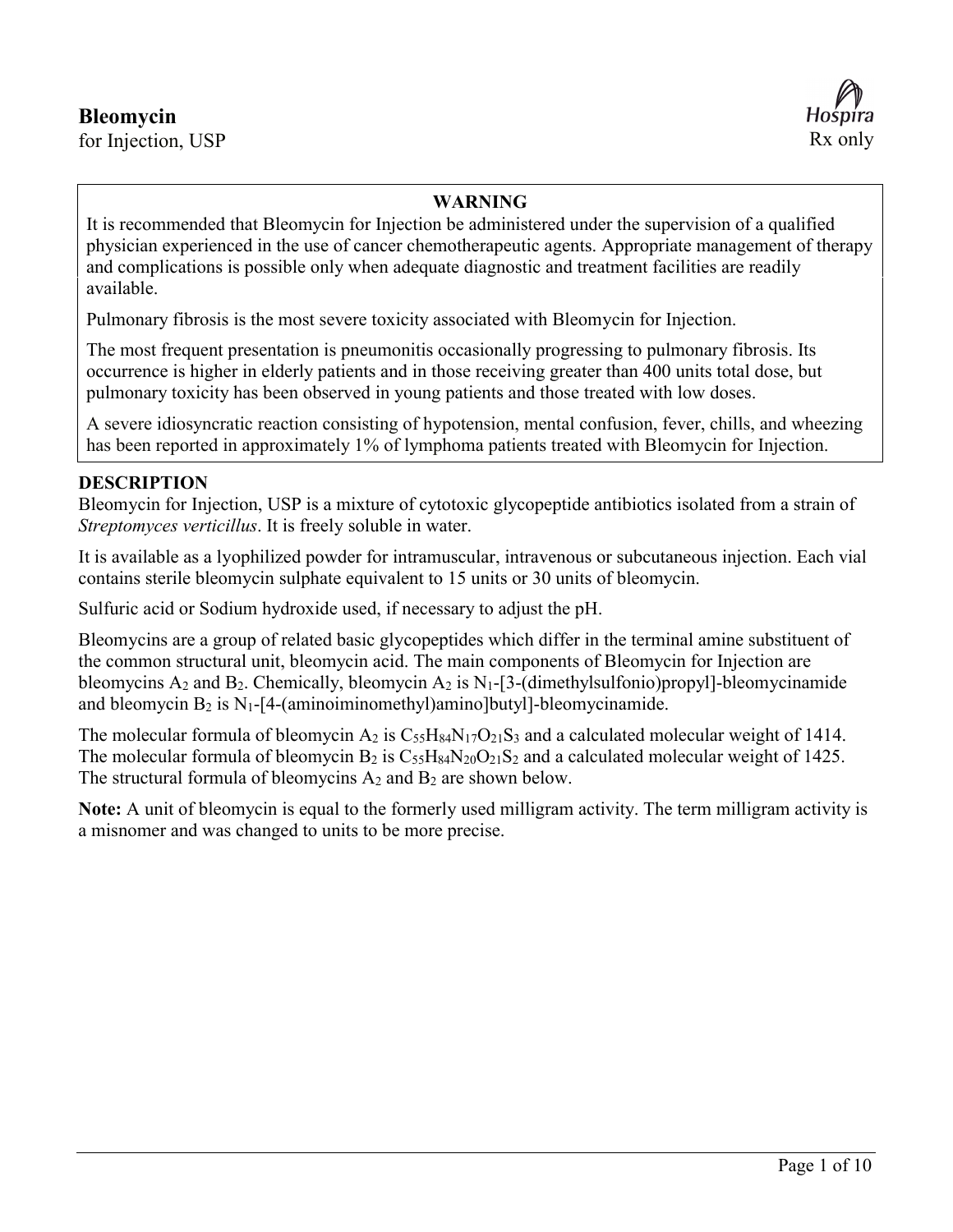

## **CLINICAL PHARMACOLOGY**

#### **Mechanism of Action**

Although the exact mechanism of action of bleomycin is unknown, available evidence indicates that the main mode of action is the inhibition of DNA synthesis with some evidence of lesser inhibition of RNA and protein synthesis. Bleomycin is known to cause single, and to a lesser extent, double-stranded breaks in DNA. In *in vitro* and *in vivo* experiments, bleomycin has been shown to cause cell cycle arrest in G2 and in mitosis.

When administered into the pleural cavity in the treatment of malignant pleural effusion, Bleomycin acts as a sclerosing agent.

#### **Pharmacokinetics**

#### **Absorption**

Bleomycin is rapidly absorbed following either intramuscular, subcutaneous, intraperitoneal, or intrapleural administration reaching peak plasma concentrations in 30 to 60 minutes. Systemic bioavailability of bleomycin is 100% and 70% following intramuscular and subcutaneous administrations, respectively, and 45% following both intraperitoneal and intrapleural administrations, compared to intravenous and bolus administration.

Following intramuscular doses of 1 to 10 units/ $m^2$ , both peak plasma concentration and AUC increased in proportion with the increase of dose.

Following intravenous bolus administration of 30 units of bleomycin to one patient with a primary germ cell tumor of the brain, a peak CSF level was 40% of the simultaneously-obtained plasma level and was attained in two hours after drug administration. The area under the bleomycin CSF concentration x time curve was 25% of the area of the bleomycin plasma concentration x time curve.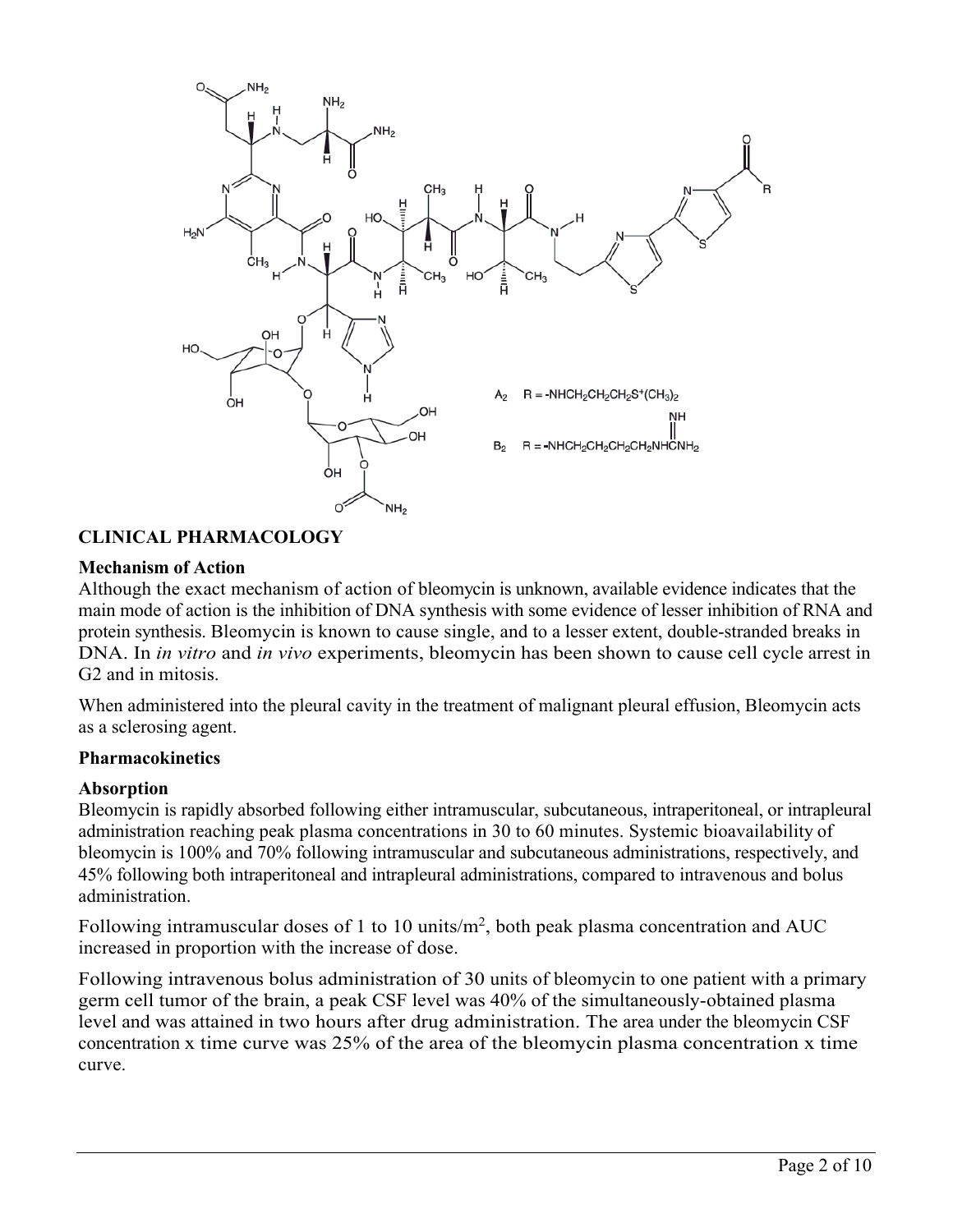### **Distribution**

Bleomycin is widely distributed throughout the body with a mean volume of distribution of 17.5 L/m<sup>2</sup> in patients following a 15 units/m<sup>2</sup> intravenous bolus dose. Protein binding of bleomycin has not been studied.

### **Metabolism**

Bleomycin is inactivated by a cytosolic cysteine proteinase enzyme, bleomycin hydrolase. The enzyme is widely distributed in normal tissues with the exception of the skin and lungs, both targets of bleomycin toxicity. Systemic elimination of the drug by enzymatic degradation is probably only important in patients with severely compromised renal function.

#### **Excretion**

The primary route of elimination is via the kidneys. About 65% of the administered intravenous dose is excreted in urine within 24 hours. In patients with normal renal function, plasma concentrations of bleomycin decline biexponentially with a mean terminal half-life of 2 hours following intravenous bolus administration. Total body clearance and renal clearance averaged 51 mL/min/m<sup>2</sup> and 23 mL/min/m<sup>2</sup>, respectively.

Following intrapleural administration to patients with normal renal function, a lower percentage of drug (40%) is recovered in the urine, as compared to that found in the urine after intravenous administration.

#### **Special Populations**

#### **Age, Gender, and Race**

The effects of age, gender, and race on the pharmacokinetics of bleomycin have not been evaluated.

### **Pediatric**

Children of less than 3 years of age have higher total body clearance than in adults,  $71 \text{ mL/min/m}^2$ versus 51 mL/min/m<sup>2</sup>, respectively, following intravenous bolus administration. Children of more than 8 years of age have comparable clearance as in adults.

In children with normal renal function, plasma concentrations of bleomycin decline biexponentially as in adults. The volume of distribution and terminal half-life of bleomycin in children appears comparable to that in adults.

#### **Renal Insufficiency**

Renal insufficiency markedly alters bleomycin elimination. The terminal elimination half-life increases exponentially as the creatinine clearance decreases. Dosing reductions were proposed for patients with creatinine clearance values of <50 mL/min (see **PRECAUTIONS** and **DOSAGE AND ADMINISTRATION**).

### **Hepatic Insufficiency**

The effect of hepatic insufficiency on the pharmacokinetics of bleomycin has not been evaluated.

#### **Drug Interactions**

#### **Drugs that Can Affect Renal Clearance**

Because bleomycin is eliminated predominantly through renal excretion, the administration of nephrotoxic drugs with bleomycin may affect its renal clearance. Specifically, in one report of 2 children receiving concomitant cisplatin with bleomycin, total body clearance of bleomycin decreased from 39 to 18 mL/min/m<sup>2</sup> as the cumulative dose of cisplatin exceeded 300 mg/m<sup>2</sup>. Terminal half-life of bleomycin also increased from 4.4 to 6.0 hours. Fatal bleomycin pulmonary toxicity has been reported in a patient with unrecognized cisplatin-induced oliguric renal failure.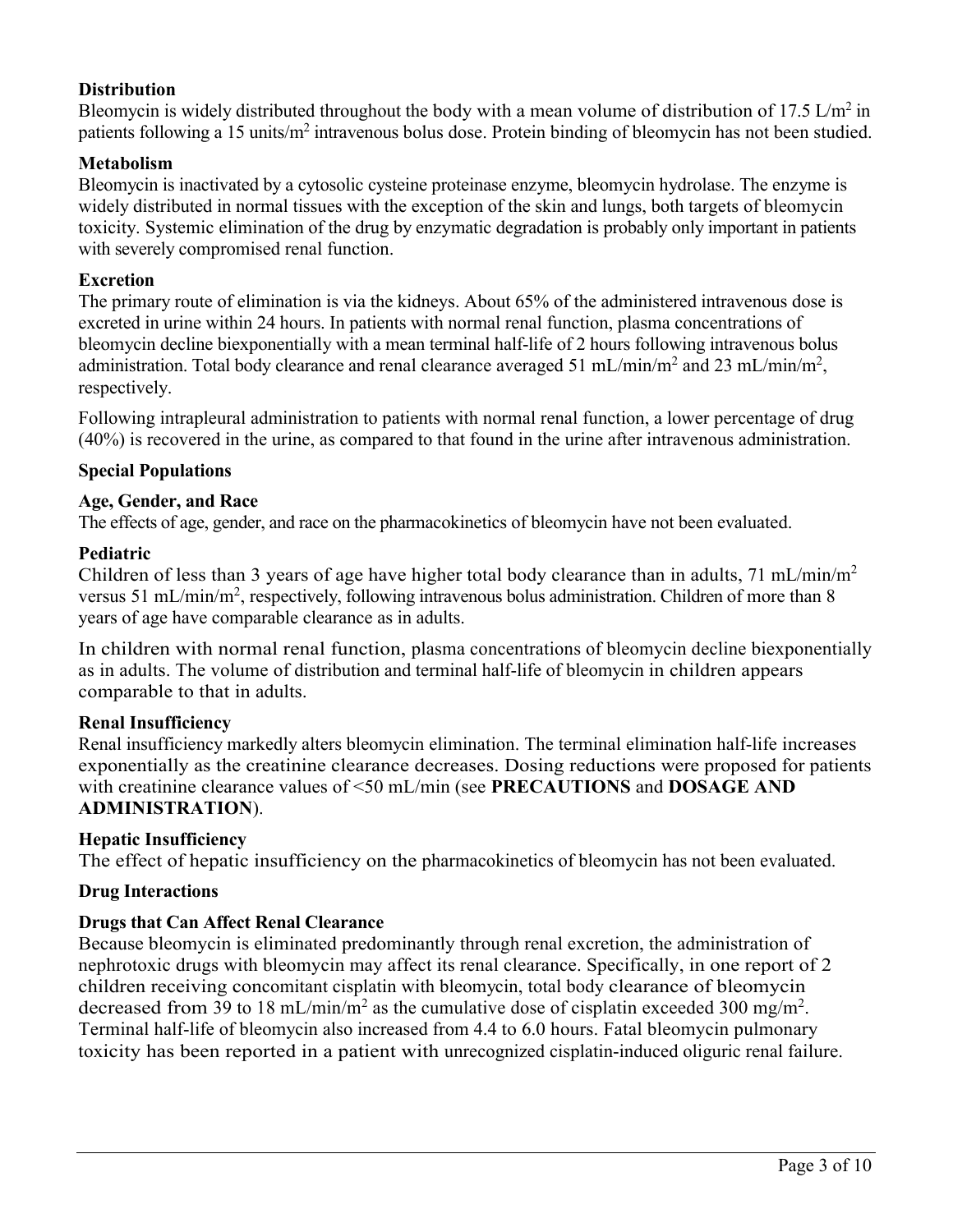## **Clinical Studies**

### **Malignant Pleural Effusion**

The safety and efficacy of bleomycin 60 units and tetracycline (1 g) as treatment for malignant pleural effusion were evaluated in a multicenter, randomized trial. Patients were required to have cytologically positive pleural effusion, good performance status (0,1,2), lung re-expansion following tube thoracostomy with drainage rates of 100 mL/24 hours or less, no prior intrapleural therapy, no prior systemic bleomycin therapy, no chest irradiation, and no recent change in systemic therapy. Overall survival did not differ between the bleomycin (n=44) and tetracycline treatment (n=41) groups. Of patients evaluated within 30 days of instillation, the recurrence rate was 36% (10/28) with bleomycin and 67% (18/27) with tetracycline (p=0.023). Toxicity was similar between groups.

### **INDICATIONS AND USAGE**

Bleomycin for Injection should be considered a palliative treatment. It has been shown to be useful in the management of the following neoplasms either as a single agent or in proven combinations with other approved chemotherapeutic agents:

#### **Squamous Cell Carcinoma**

Head and neck (including mouth, tongue, tonsil, nasopharynx, oropharynx, sinus, palate, lip, buccal mucosa, gingivae, epiglottis, skin, larynx), penis, cervix, and vulva. The response to bleomycin is poorer in patients with previously irradiated head and neck cancer.

#### **Lymphomas**

Hodgkin's disease, non-Hodgkin's lymphoma.

#### **Testicular Carcinoma**

Embryonal cell, choriocarcinoma, and teratocarcinoma.

Bleomycin has also been shown to be useful in the management of:

#### **Malignant Pleural Effusion**

Bleomycin is effective as a sclerosing agent for the treatment of malignant pleural effusion and prevention of recurrent pleural effusions.

#### **CONTRAINDICATIONS**

Bleomycin for Injection is contraindicated in patients who have demonstrated a hypersensitive or an idiosyncratic reaction to it.

#### **WARNINGS**

Patients receiving bleomycin must be observed carefully and frequently during and after therapy. It should be used with extreme caution in patients with significant impairment of renal function or compromised pulmonary function.

Pulmonary toxicities occur in 10% of treated patients. In approximately 1%, the nonspecific pneumonitis induced by bleomycin progresses to pulmonary fibrosis and death. Although this is age and dose related, the toxicity is unpredictable. Frequent roentgenograms are recommended (see **ADVERSE REACTIONS: Pulmonary**).

A severe idiosyncratic reaction (similar to anaphylaxis) consisting of hypotension, mental confusion, fever, chills, and wheezing has been reported in approximately 1% of lymphoma patients treated with bleomycin. Since these reactions usually occur after the first or second dose, careful monitoring is essential after these doses (see **ADVERSE REACTIONS: Idiosyncratic Reactions**).

Renal or hepatic toxicity, beginning as a deterioration in renal or liver function tests, have been reported. These toxicities may occur at any time after initiation of therapy.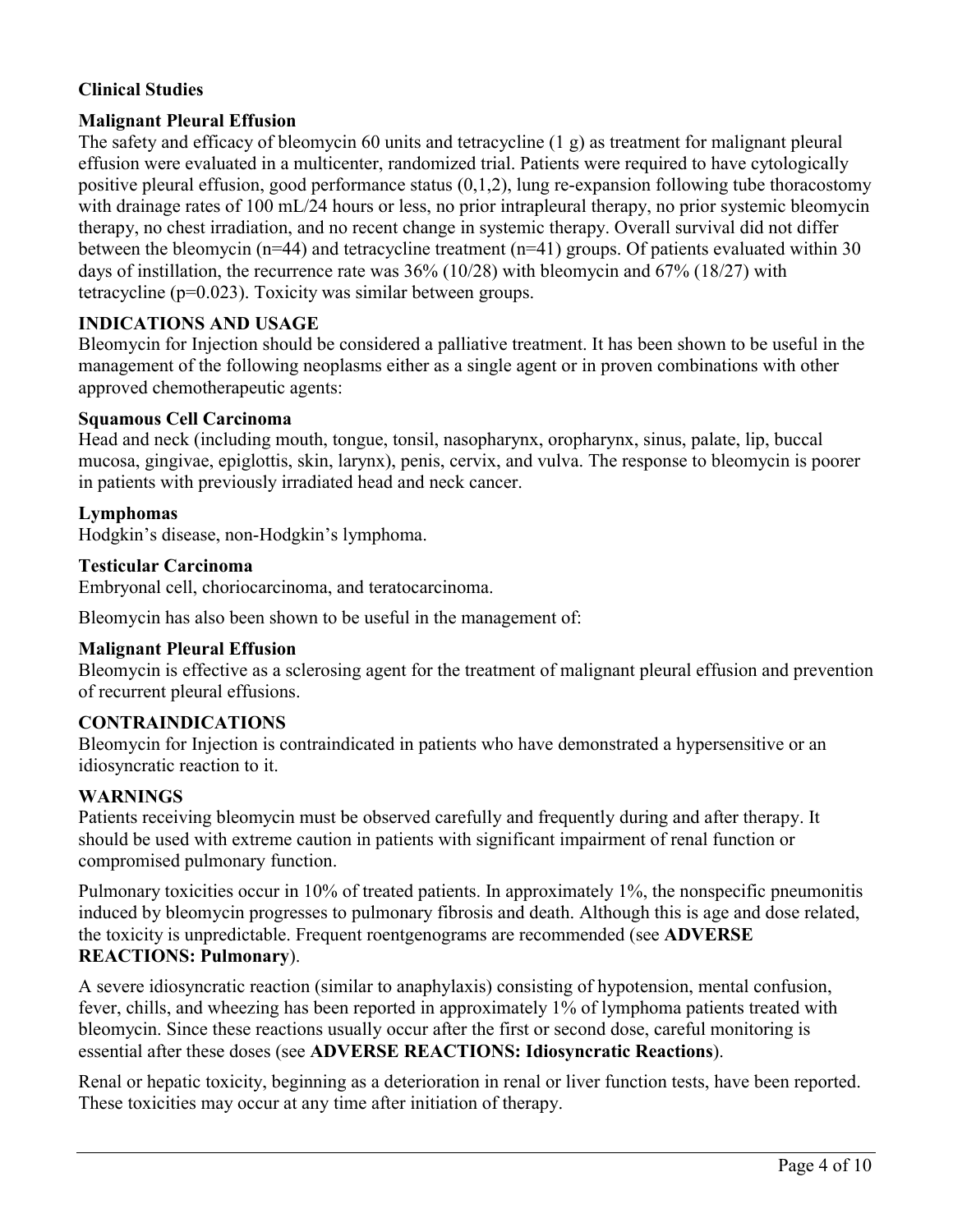#### **Usage in Pregnancy**

Bleomycin can cause fetal harm when administered to a pregnant woman. It has been shown to be teratogenic in rats. Administration of intraperitoneal doses of 1.5 mg/kg/day to rats (about 1.6 times the recommended human dose on a unit/ $m<sup>2</sup>$  basis) on days 6 to 15 of gestation caused skeletal malformations, shortened innominate artery and hydroureter. Bleomycin is abortifacient but not teratogenic in rabbits at intravenous doses of 1.2 mg/kg/day (about 2.4 times the recommended human dose on a unit/m<sup>2</sup> basis) given on gestation days 6 to 18.

There have been no studies in pregnant women. If Bleomycin for Injection is used during pregnancy, or if the patient becomes pregnant while receiving this drug, the patient should be apprised of the potential hazard to the fetus. Women of childbearing potential should be advised to avoid becoming pregnant during therapy with Bleomycin for Injection.

#### **PRECAUTIONS**

#### **General**

Patients with creatinine clearance values of less than 50 mL/min should be treated with caution and their renal function should be carefully monitored during the administration of bleomycin. Lower doses of bleomycin may be required in these patients than those with normal renal function (see **CLINICAL PHARMACOLOGY** and **DOSAGE AND ADMINISTRATION**).

#### **Carcinogenesis, Mutagenesis, Impairment of Fertility**

The carcinogenic potential of bleomycin in humans is unknown. A study in F344-type male rats demonstrated an increased incidence of nodular hyperplasia after induced lung carcinogenesis by nitrosamines, followed by treatment with bleomycin. In another study where the drug was administered to rats by subcutaneous injection at 0.35 mg/kg weekly  $(3.82 \text{ units/m}^2 \text{ weekly} \text{ or about } 30\% \text{ at the}$ recommended human dose), necropsy findings included dose-related injection site fibrosarcomas as well as various renal tumors. Bleomycin has been shown to be mutagenic both *in vitro* and *in vivo*. The effects of bleomycin on fertility have not been studied.

#### **Pregnancy** See **WARNINGS**.

#### **Nursing Mothers**

It is not known whether the drug is excreted in human milk. Because many drugs are excreted in human milk and because of the potential for serious adverse reactions in nursing infants, it is recommended that nursing be discontinued by women receiving bleomycin therapy.

#### **Pediatric Use**

Safety and effectiveness of Bleomycin for Injection in pediatric patients have not been established.

#### **Geriatric Use**

In clinical trials, pulmonary toxicity was more common in patients older than 70 years than in younger patients (see **BOXED WARNING**, **WARNINGS**, and **ADVERSE REACTIONS: Pulmonary**). Other reported clinical experience has not identified other differences in responses between elderly and younger patients, but greater sensitivity of some older individuals cannot be ruled out.

Bleomycin is known to be substantially excreted by the kidney, and the risk of toxic reactions to this drug may be greater in patients with impaired renal function. Because elderly patients are more likely to have decreased renal function, care should be taken in dose selection, and it may be useful to monitor renal function.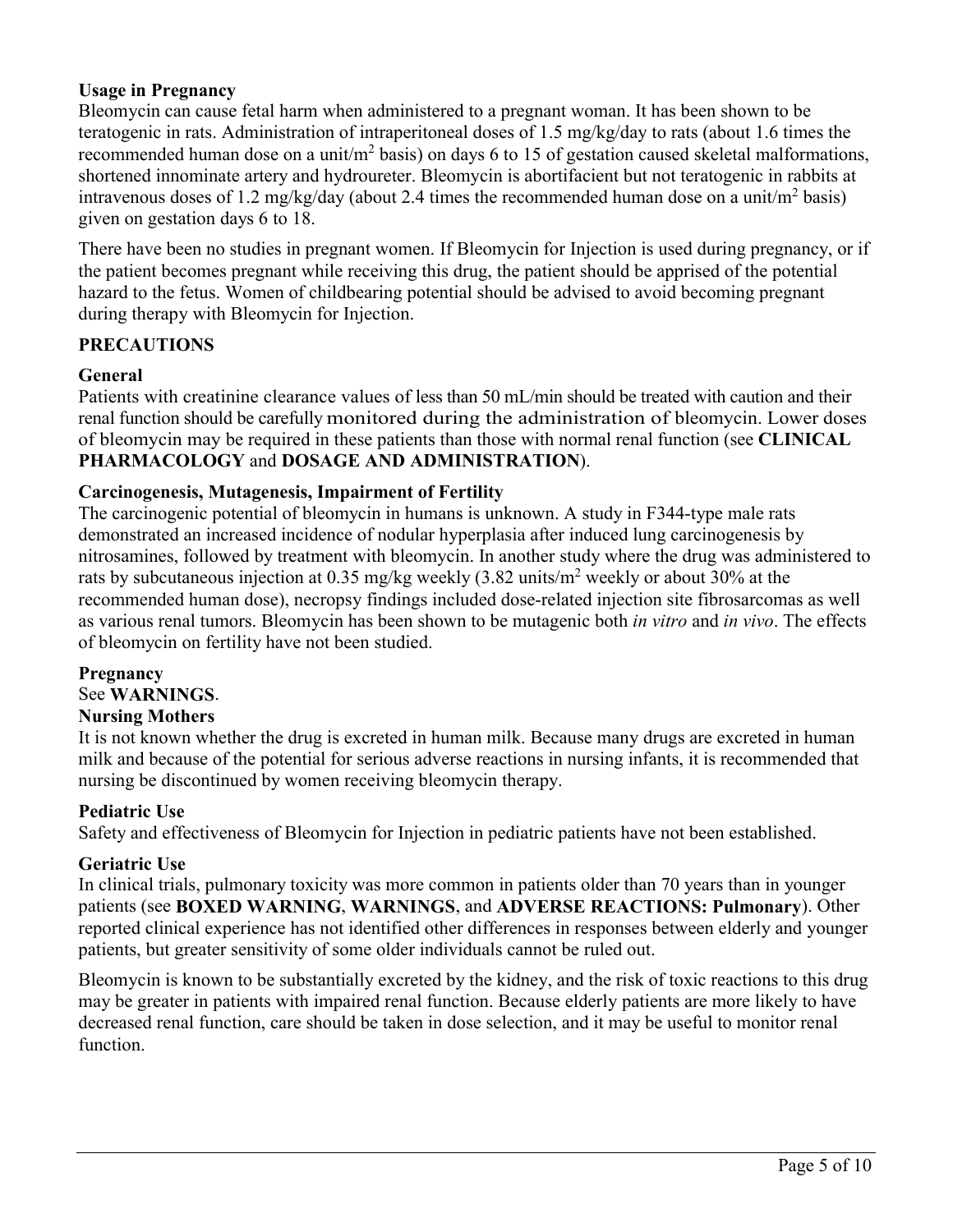### **ADVERSE REACTIONS**

#### **Pulmonary**

The most serious side effects are pulmonary adverse reactions, occurring in approximately 10% of treated patients. The most frequent presentation is pneumonitis occasionally progressing to pulmonary fibrosis. Approximately 1% of patients treated have died of pulmonary fibrosis. Pulmonary toxicity is both dose and age related, being more common in patients over 70 years of age and in those receiving over 400 units total dose. This toxicity, however, is unpredictable and has been seen in young patients receiving low doses. Some published reports have suggested that the risk of pulmonary toxicity may be increased when bleomycin is used in combination with G-CSF (filgrastim) or other cytokines. However, randomized clinical studies completed to date have not demonstrated an increased risk of pulmonary complications in patients treated with bleomycin and G-CSF.

Because of lack of specificity of the clinical syndrome, the identification of patients with pulmonary toxicity due to bleomycin sulfate has been extremely difficult. The earliest symptom associated with bleomycin sulfate pulmonary toxicity is dyspnea. The earliest sign is fine rales.

Radiographically, bleomycin-induced pneumonitis produces nonspecific patchy opacities, usually of the lower lung fields. The most common changes in pulmonary function tests are a decrease in total lung volume and a decrease in vital capacity. However, these changes are not predictive of the development of pulmonary fibrosis.

The microscopic tissue changes due to bleomycin toxicity include bronchiolar squamous metaplasia, reactive macrophages, atypical alveolar epithelial cells, fibrinous edema, and interstitial fibrosis. The acute stage may involve capillary changes and subsequent fibrinous exudation into alveoli producing a change similar to hyaline membrane formation and progressing to a diffuse interstitial fibrosis resembling the Hamman-Rich syndrome. These microscopic findings are nonspecific; eg similar changes are seen in radiation pneumonitis and pneumocystic pneumonitis.

To monitor the onset of pulmonary toxicity, roentgenograms of the chest should be taken every 1 to 2 weeks (see **WARNINGS**). If pulmonary changes are noted, treatment should be discontinued until it can be determined if they are drug related. Recent studies have suggested that sequential measurement of the pulmonary diffusion capacity for carbon monoxide (DL<sub>CO</sub>) during treatment with Bleomycin for Injection, USP may be an indicator of subclinical pulmonary toxicity. It is recommended that the  $DL<sub>CO</sub>$  be monitored monthly if it is to be employed to detect pulmonary toxicities, and thus the drug should be discontinued when the  $\text{DL}_{\text{CO}}$  falls below 30% to 35% of the pretreatment value.

Because of bleomycin's sensitization of lung tissue, patients who have received bleomycin are at greater risk of developing pulmonary toxicity when oxygen is administered in surgery. While long exposure to very high oxygen concentrations is a known cause of lung damage, after bleomycin administration, lung damage can occur at lower concentrations that are usually considered safe. Suggested preventive measures are:

- 1. Maintain FIO<sub>2</sub> at concentrations approximating that of room air  $(25%)$  during surgery and the postoperative period.
- 2. Monitor carefully fluid replacement, focusing more on colloid administration rather than crystalloid.

Sudden onset of an acute chest pain syndrome suggestive of pleuropericarditis has been reported during Bleomycin for Injection infusions. Although each patient must be individually evaluated, further courses of Bleomycin for Injection do not appear to be contraindicated.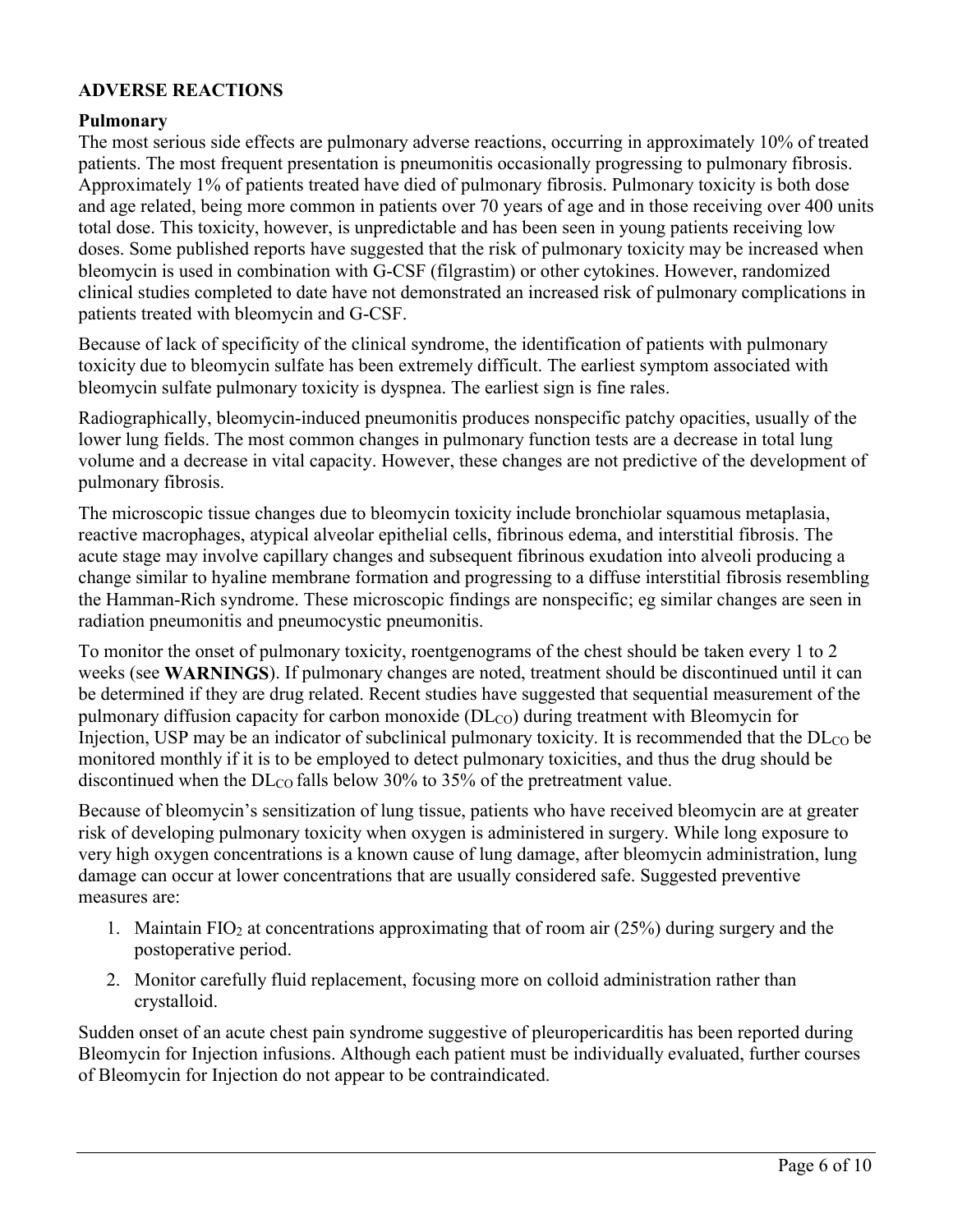Pulmonary adverse events which may be related to the intrapleural administration of Bleomycin have been reported.

### **Idiosyncratic Reactions**

In approximately 1% of the lymphoma patients treated with Bleomycin for Injection, an idiosyncratic reaction, similar to anaphylaxis clinically, has been reported. The reaction may be immediate or delayed for several hours, and usually occurs after the first or second dose (see **WARNINGS**). It consists of hypotension, mental confusion, fever, chills, and wheezing. Treatment is symptomatic including volume expansion, pressor agents, antihistamines, and corticosteroids.

#### **Integument and Mucous Membranes**

These adverse reactions have been reported in approximately 50% of treated patients. They consist of erythema, rash, striae, vesiculation, hyperpigmentation, and tenderness of the skin. Hyperkeratosis, nail changes, alopecia, pruritus, and stomatitis have also been reported. It was necessary to discontinue bleomycin therapy in 2% of treated patients because of these toxicities.

Scleroderma-like skin changes have been reported.

Skin toxicity is a relatively late manifestation usually developing in the second and third week of treatment after 150 to 200 units of bleomycin have been administered and appears to be related to the cumulative dose.

Intrapleural administration of Bleomycin has been associated with local pain. Hypotension possibly requiring symptomatic treatment has been reported. Death has been reported in association with Bleomycin pleurodesis in seriously ill patients.

#### **Other**

Vascular toxicities coincident with the use of bleomycin in combination with other antineoplastic agents have been reported. The events are clinically heterogeneous and may include myocardial infarction, cerebrovascular accident, thrombotic microangiopathy (HUS), or cerebral arteritis. Various mechanisms have been proposed for these vascular complications. There are also reports of Raynaud's phenomenon occurring in patients treated with bleomycin in combination with vinblastine with or without cisplatin or, in a few cases, with bleomycin as a single agent. It is currently unknown if the cause of Raynaud's phenomenon in these cases is the disease, underlying vascular compromise, bleomycin, vinblastine, hypomagnesemia, or a combination of any of these factors.

Fever, chills, and vomiting have been reported. Anorexia and weight loss have been reported and may persist long after termination of this medication. Pain at tumor site, phlebitis, and other local reactions have been reported.

Malaise has been reported.

#### **DOSAGE AND ADMINISTRATION**

**Because of the possibility of an anaphylactoid reaction, lymphoma patients should be treated with 2 units or less for the first 2 doses. If no acute reaction occurs, then the regular dosage schedule may be followed.**

The following dose schedule is recommended:

**Squamous cell carcinoma, non-Hodgkin's lymphoma, testicular carcinoma -** 0.25 to 0.50 units/kg (10 to 20 units/ $m<sup>2</sup>$ ) given intravenously, intramuscularly, or subcutaneously weekly or twice weekly.

**Hodgkin's Disease** - 0.25 to 0.50 units/kg (10 to 20 units/m<sup>2</sup> ) given intravenously, intramuscularly, or subcutaneously weekly or twice weekly. After a 50% response, a maintenance dose of 1 unit daily or 5 units weekly intravenously or intramuscularly should be given.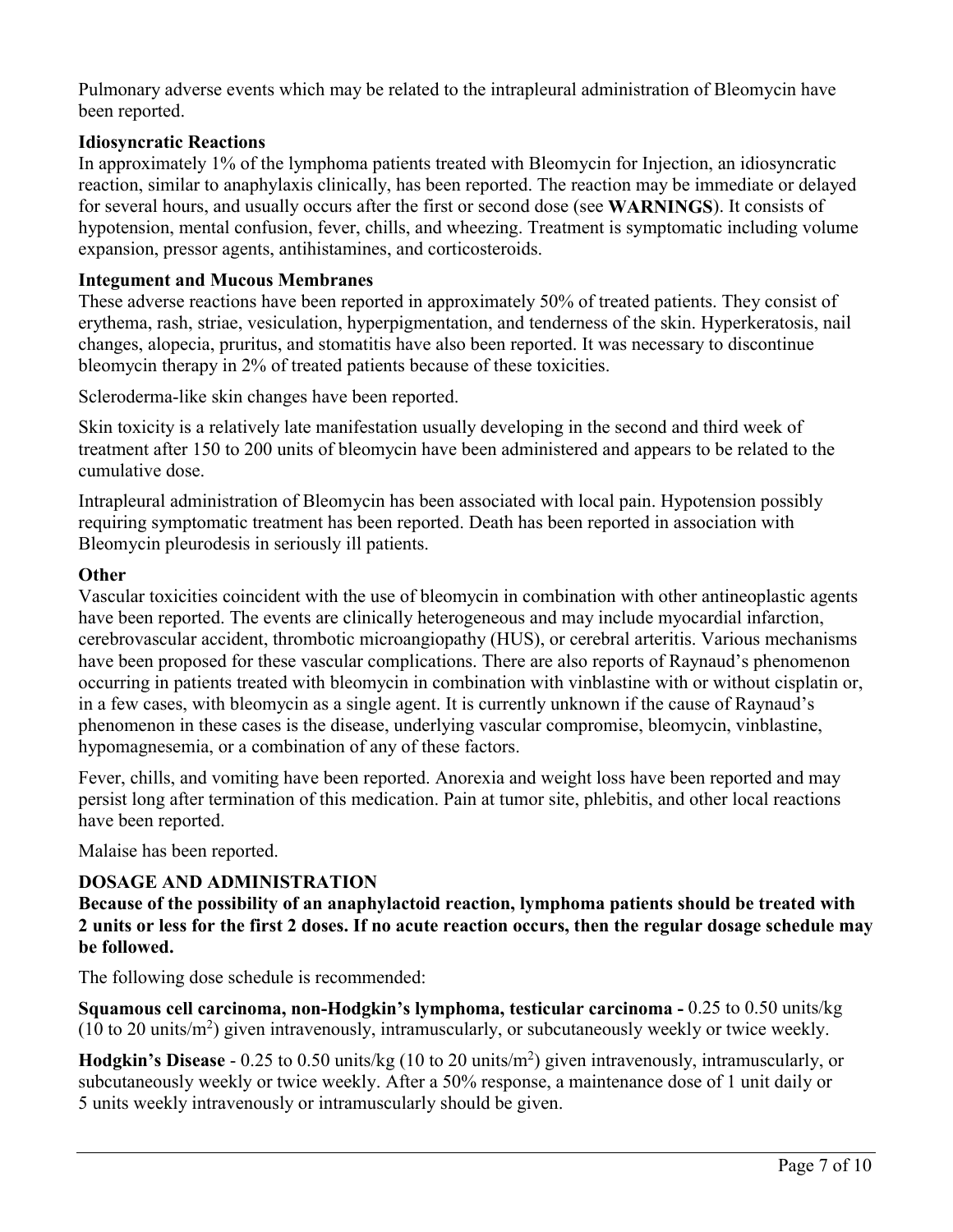Pulmonary toxicity of bleomycin appears to be dose-related with a striking increase when the total dose is over 400 units. Total doses over 400 units should be given with great caution.

#### **Note: When Bleomycin for Injection is used in combination with other antineoplastic agents, pulmonary toxicities may occur at lower doses.**

Improvement of Hodgkin's disease and testicular tumors is prompt and noted within 2 weeks. If no improvement is seen by this time, improvement is unlikely. Squamous cell cancers respond more slowly, sometimes requiring as long as 3 weeks before any improvement is noted.

**Malignant Pleural Effusion**—60 units administered as a single-dose bolus intrapleural injection (see **Administration: Intrapleural**).

### **Use in Patients with Renal Insufficiency**

The following dosing reductions are proposed for patients with creatinine clearance (CrCL) values of less than 50 mL/min:

| <b>Patient CrCL</b><br>(mL/min) | <b>Bleomycin for Injection, USP</b><br>Dose $(\% )$ |
|---------------------------------|-----------------------------------------------------|
| 50 and above                    | 100                                                 |
| 40 to 50                        | 70                                                  |
| $30 \text{ to } 40$             | 60                                                  |
| 20 to 30                        | 55                                                  |
| $10$ to $20$                    | 45                                                  |
| 5 to 10                         | 40                                                  |

CrCL can be estimated from the individual patient's measured serum creatinine (Scr) values using the Cockcroft and Gault formula:

Males CrCL = [weight x  $(140 - Age)$ ]/(72 x Scr)

Females CrCL =  $0.85$  x [weight x (140 - Age)]/(72 x Scr)

Where CrCL in  $mL/min/1.73m^2$ , weight in kg, age in years, and Scr in mg/dL.

#### **Administration**

Bleomycin for Injection may be given by the intramuscular, intravenous, subcutaneous or intrapleural routes.

#### **Administration Precautions**

Caution should be exercised when handling Bleomycin for injection. Procedures for proper handling and disposal of anticancer drugs should be utilized. Several guidelines on this subject have been published.<sup>1-4</sup> To minimize the risk of dermal exposure, always wear impervious gloves when handling vials containing Bleomycin for injection. If Bleomycin for injection contacts the skin, immediately wash the skin thoroughly with soap and water. If contact with mucous membranes occurs, the membranes should be flushed immediately and thoroughly with water. More information is available in the references listed below.

#### **Intramuscular or Subcutaneous**

The Bleomycin for Injection, USP 15 units vial should be reconstituted with 1 to 5 mL of Sterile Water for Injection, USP, Sodium Chloride for Injection, 0.9%, USP, or Sterile Bacteriostatic Water for Injection, USP. The Bleomycin for Injection, USP 30 units vial should be reconstituted with 2 to 10 mL of the above diluents.

#### **Intravenous**

The contents of the 15 units or 30 units vial should be dissolved in 5 mL or 10 mL, respectively of Sodium Chloride for Injection, 0.9%, USP, and administered slowly over a period of 10 minutes.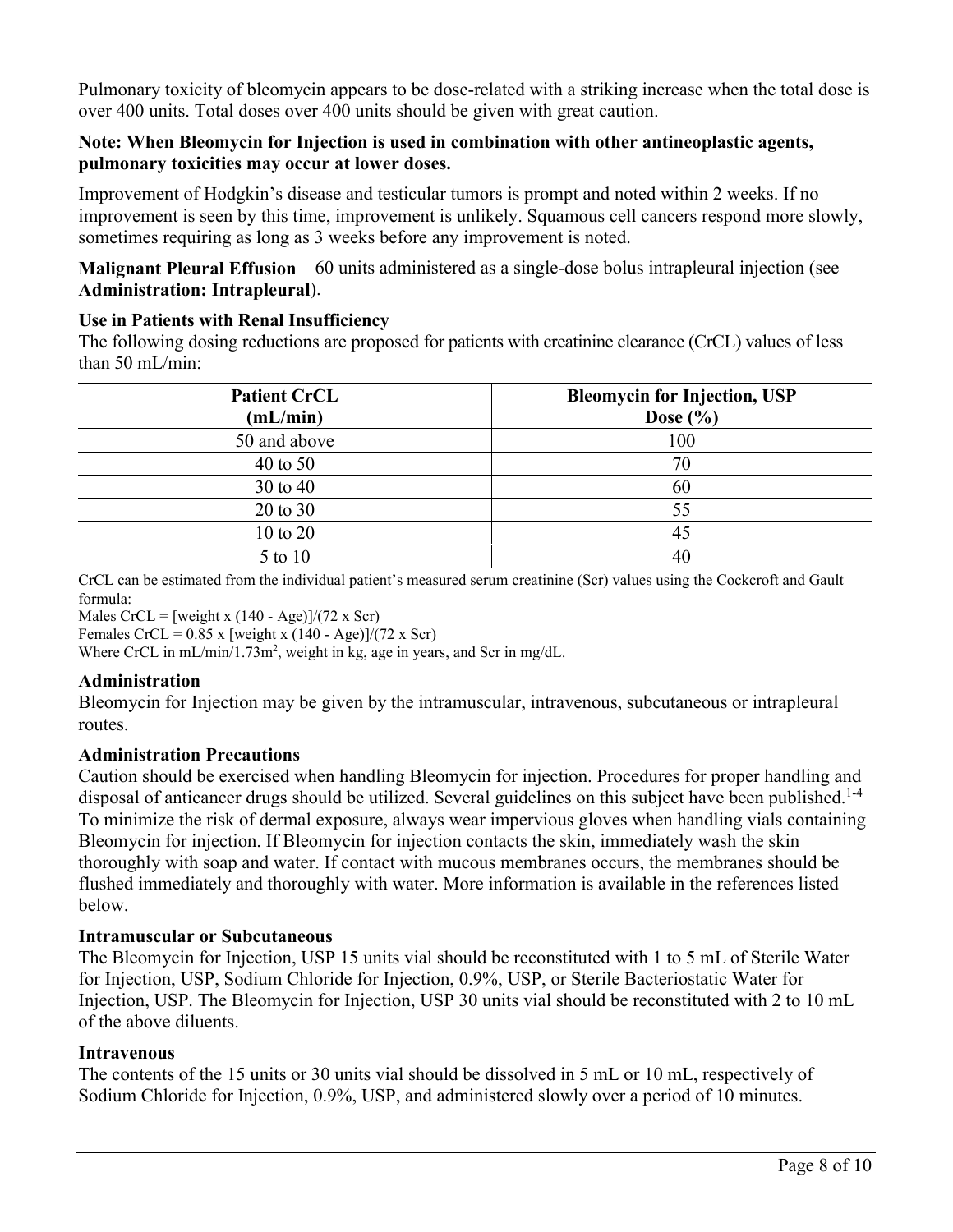### **Intrapleural**

Sixty units of Bleomycin are dissolved in 50 to 100 mL Sodium Chloride for Injection, 0.9%, USP, and administered through a thoracostomy tube following drainage of excess pleural fluid and confirmation of complete lung expansion. The literature suggests that successful pleurodesis is, in part, dependent upon complete drainage of the pleural fluid and reestablishment of negative intrapleural pressure prior to instillation of a sclerosing agent. Therefore, the amount of drainage from the chest tube should be as minimal as possible prior to instillation of Bleomycin. Although there is no conclusive evidence to support this contention, it is generally accepted that chest tube drainage should be less than 100 mL in a 24-hour period prior to sclerosis. However, Bleomycin instillation may be appropriate when drainage is between 100 to 300 mL under clinical conditions that necessitate sclerosis therapy. The thoracostomy tube is clamped after Bleomcyin instillation. The patient is moved from the supine to the left and right lateral positions several times during the next four hours. The clamp is then removed and suction reestablished. The amount of time the chest tube remains in place following sclerosis is dictated by the clinical situation.

The intrapleural injection of topical anesthetics or systemic narcotic analgesia is generally not required.

Parenteral drug products should be inspected visually for particulate matter and discoloration prior to administration, whenever solution and container permit.

#### **HOW SUPPLIED**

Bleomycin for Injection, USP contains sterile bleomycin sulfate equivalent to 15 units or 30 units of bleomycin.

| <b>Unit of Sale</b>                  | <b>Concentration</b> |
|--------------------------------------|----------------------|
| NDC 61703-332-18                     | 15 units per vial    |
| Carton containing 1 single-dose vial |                      |
| NDC 61703-323-22                     | 30 units per vial    |
| Carton containing 1 single-dose vial |                      |

#### **Stability**

The sterile powder is stable under refrigeration 2°C to 8°C (36°F to 46°F) and should not be used after the expiration date is reached.

Bleomycin for Injection should not be reconstituted or diluted with 5% Dextrose Injection or other dextrose containing diluents. When reconstituted in 5% Dextrose Injection and analyzed by HPLC, Bleomycin for Injection demonstrates a loss of  $A_2$  and  $B_2$  potency that does not occur when Bleomycin for Injection is reconstituted in Sodium Chloride for Injection, 0.9%, USP.

Bleomycin for Injection, USP is stable for 24 hours at room temperature in Sodium Chloride.

#### **REFERENCES**

- 1. NIOSH Alert: Preventing occupational exposures to antineoplastic and other hazardous drugs in healthcare settings. 2004. U.S. Department of Health and Human Services, Public Health Service, Centers for Disease Control and Prevention, National Institute for Occupational Safety and Health, DHHS (NIOSH) Publication No. 2004 165.
- 2. OSHA Technical Manual, TED 1-0.15A, Section VI: Chapter 2. Controlling occupational exposure to hazardous drugs. OSHA, 1999. http://www.osha.gov/dts/osta/otm/otm\_vi/otm\_vi\_2.html
- 3. American Society of Health-System Pharmacists. ASHP guidelines on handling hazardous drugs. *Am J Health-Syst Pharm.* 2006; 63:1172-1193.
- 4. Polovich M, White JM, Kelleher LO, eds. 2005. Chemotherapy and biotherapy guidelines and recommendations for practice. 2nd ed. Pittsburgh, PA: Oncology Nursing Society.